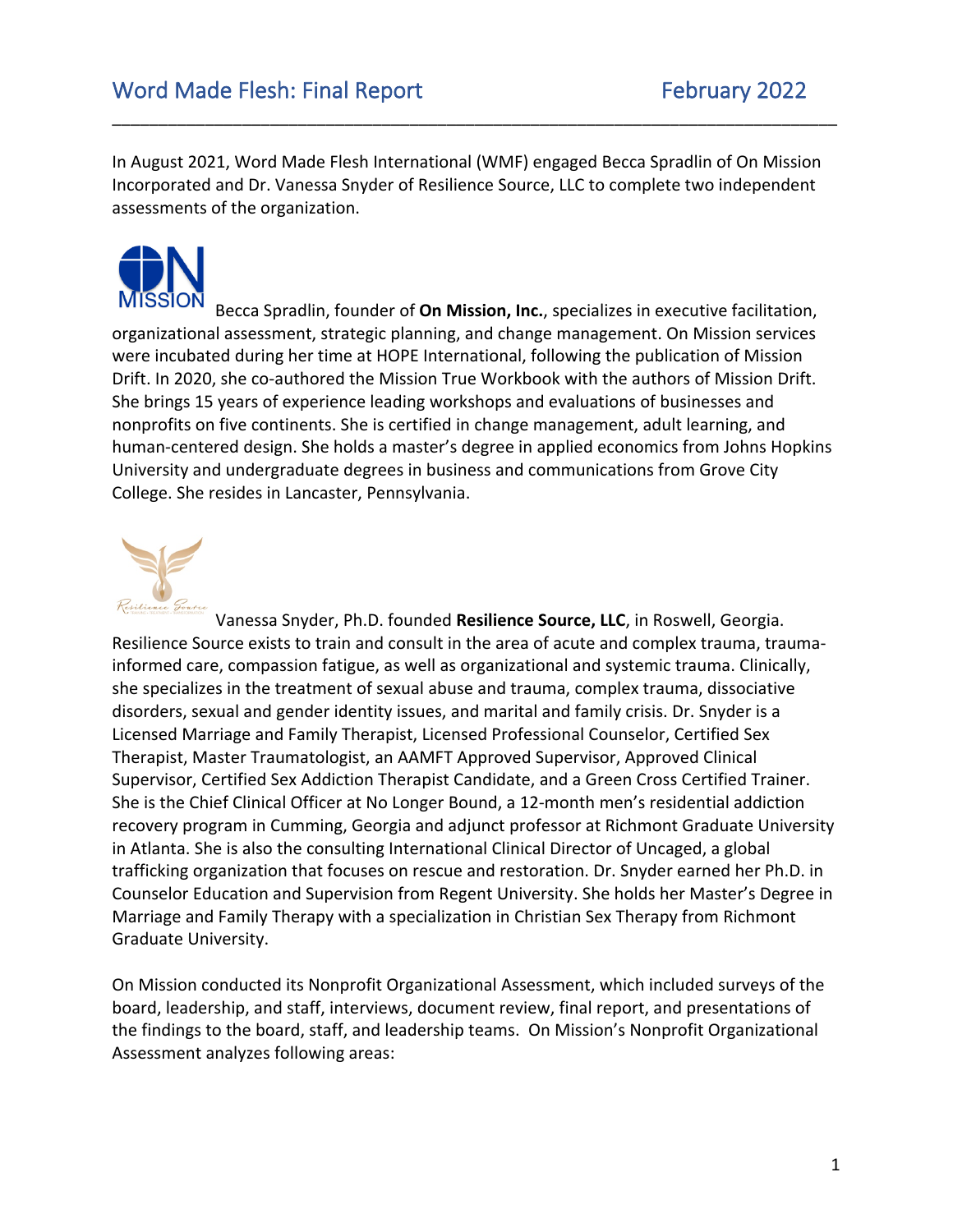- Mission & Strategy
- Human Resources
- People (Outcomes-focused)
- Organization & Operations
- Leadership
- Governance
- External Communication & Funding

Resilience Source led a trauma-informed organizational assessment to measure the following constructs:

\_\_\_\_\_\_\_\_\_\_\_\_\_\_\_\_\_\_\_\_\_\_\_\_\_\_\_\_\_\_\_\_\_\_\_\_\_\_\_\_\_\_\_\_\_\_\_\_\_\_\_\_\_\_\_\_\_\_\_\_\_\_\_\_\_\_\_\_\_\_\_\_\_\_\_\_\_\_

- Supporting Staff Development
- Creating a Safe and Supportive Environment

#### **PURPOSE**

These assessments were requested by WMF's board and leadership to understand the current state for continued improvement. These evaluations were due, in part, to respond to a request by current and former employees for a thorough review of workplace culture in order to provide accountability and help chart a path for WMF to be a better organization.

## **SCOPE**

The areas of review requested for this assessment included the following with a focus on the U.S.-based international office (IO) and its activities:

- International Office Operations
- Human Resources
- Leadership & Staff
- Governance

In addition to human resources ("community care") and overall leadership of the organization, WMF's U.S.-based international office provides marketing and communications, finance, and administrative support. An assessment of organizational change over time was also requested. No field-based analysis of policies and practices were requested.

These assessments included a survey of staff and board members, interviews, and a document review. On Mission's staff survey was completed by 96% of staff (24 out of 25). On Mission's board survey was completed by 100% of board members (10 out of 10) for the organizational assessment and 70% (7 out of 10) for Resilience Source's trauma-informed care assessment. The board includes two WMF staff members – the international executive director/CEO and the regional coordinator of Africa & Europe.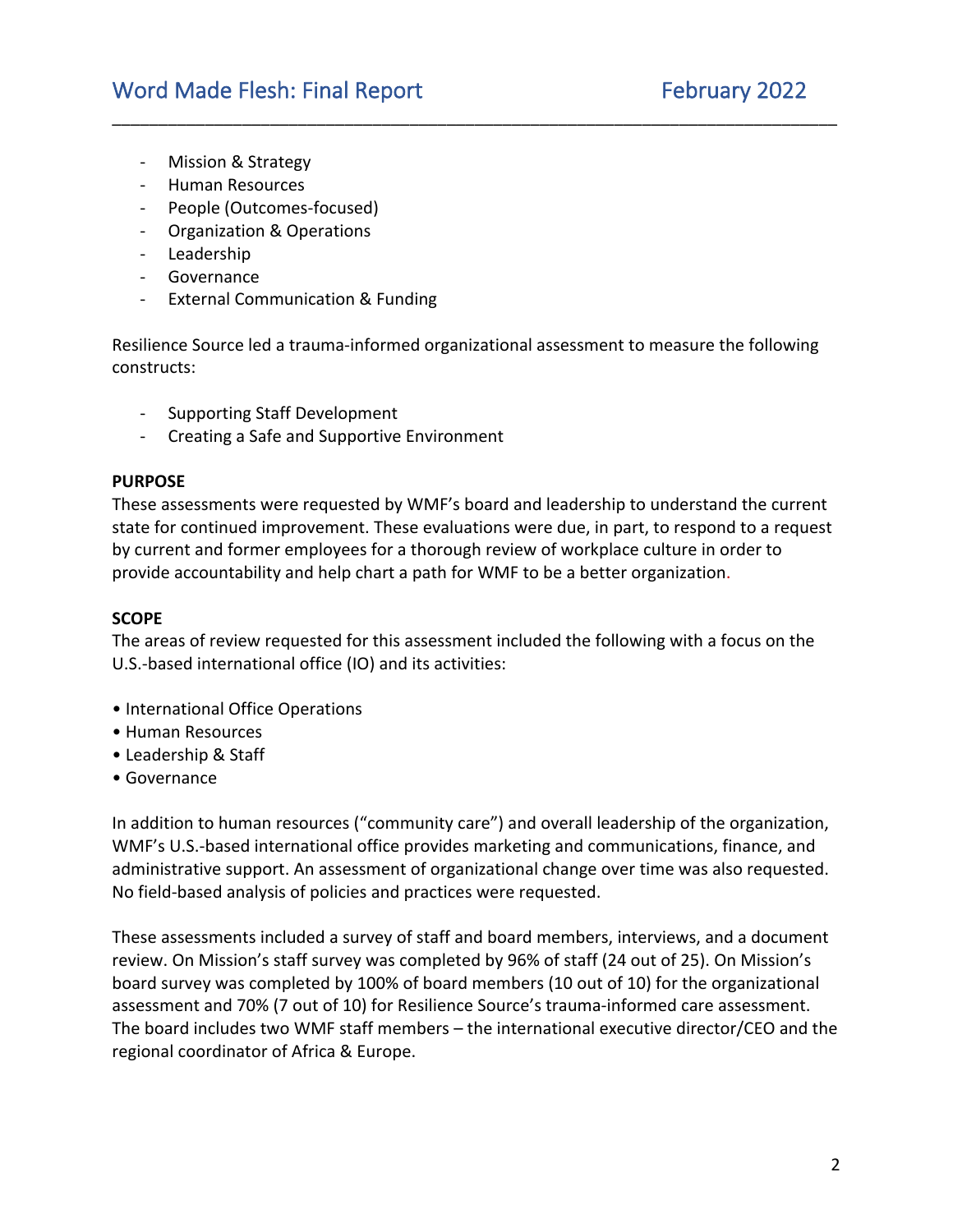On Mission and Resilience Source conducted virtual interviews with six staff members and two board members as a complement to the surveys and document review. The document review by On Mission included governance, operational, managerial, human resources, and financial information. The document review of Resilience Source included public responses to historic traumatization.

\_\_\_\_\_\_\_\_\_\_\_\_\_\_\_\_\_\_\_\_\_\_\_\_\_\_\_\_\_\_\_\_\_\_\_\_\_\_\_\_\_\_\_\_\_\_\_\_\_\_\_\_\_\_\_\_\_\_\_\_\_\_\_\_\_\_\_\_\_\_\_\_\_\_\_\_\_\_

# **RESULTS – On Mission:**

WMF is stabilizing after a season of turmoil. The current international executive director joined in 2015, and since that time the organization's financial position has improved. WMF has also made progress in addressing wrongdoings and missteps of previous leaders.

While the organization began operations 30 years ago, certain aspects are still developing. Since 2015, eight communities have been added and seven have exited. Current communication and response rhythms, combined with past hurts, have led to discord among certain staff. Lack of clarity around decisions to start or add new communities has raised concerns of mission drift.

While staff share a passion for the WMF vision and culture, there is opportunity to align the team around a future direction. A global strategic plan that addresses identified concerns and leverages the organization's strengths to move toward the vision, would improve global coordination and mission fulfillment. A regular review of progress toward the plan would cultivate transparency and alignment.

#### **Strengths**

- Staff passion and commitment to the mission
- Individual and organizational spiritual disciplines that reinforce the centrality of Christ in the work
- Intentional community care planning and support to staff, staff feel cared for by their colleagues
- Increase in organizational stability

#### **Growth Opportunities**

- Communication: discern appropriate on-going listening and response rhythms and engage in annual, anonymous feedback loops to improve staff engagement
- Establish succession plans for key leadership positions
- Create a strategic plan with measurable goals to support healthy growth
- Define and cultivate alignment around the "DNA" of WMF communities
- Improve reporting on field and operational activities to inform strategy, decision making, and mission fulfillment
- Create a board development plan

-